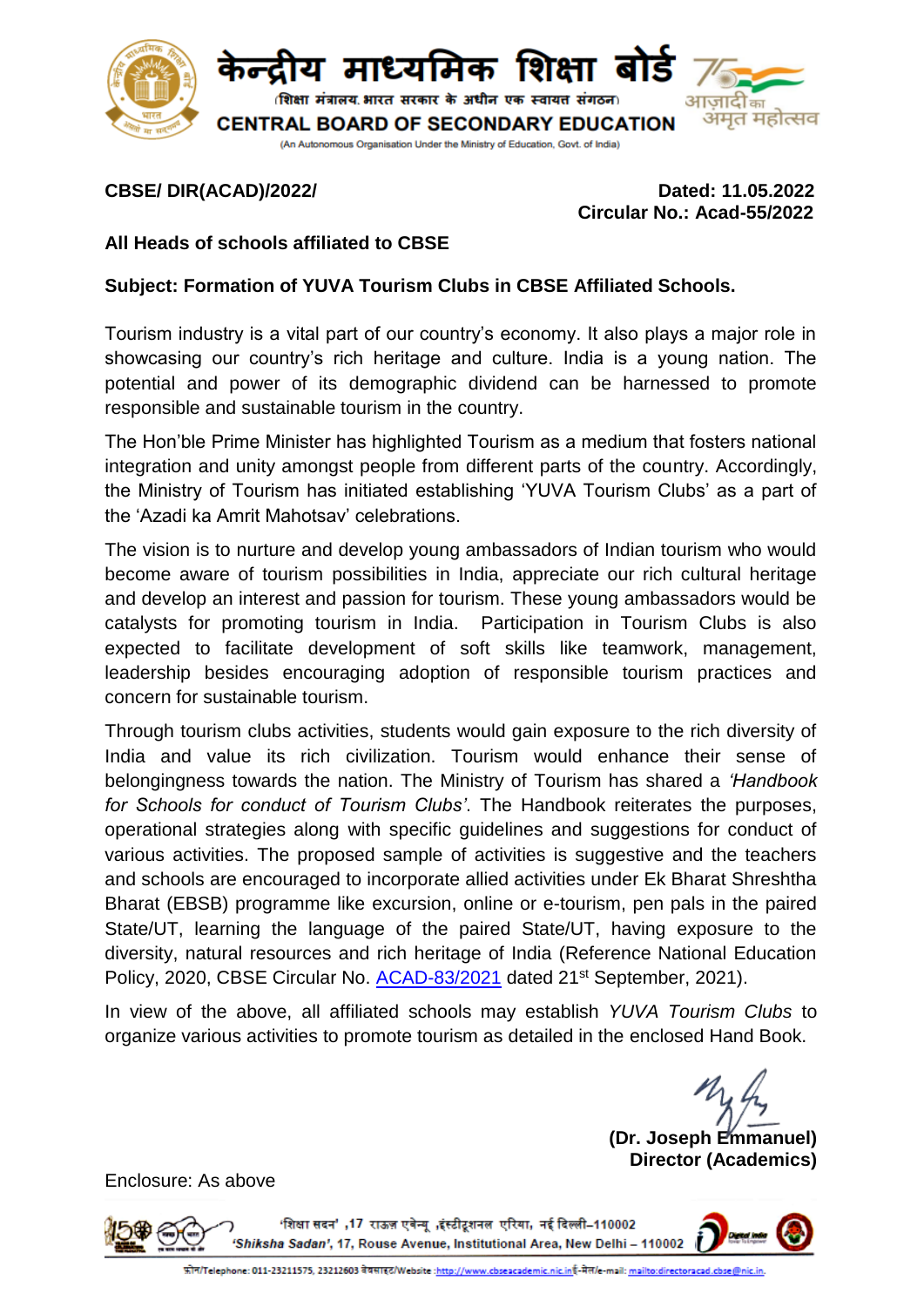

#### **Copy to the respective Heads of Directorates, Organizations and Institutions as indicated below with a request to disseminate the information to all the schools under their jurisdiction**:

- 1. The Commissioner, Kendriya Vidyalaya Sangathan, 18 Institutional Area, Shaheed Jeet Singh Marg, New Delhi-16
- 2. The Commissioner, Navodaya Vidyalaya Samiti,B-15,Sector-62, Institutional Area, Noida-201309
- 3. The Director of Education, Directorate of Education, Govt. of NCT of Delhi, Old Secretariat, Delhi-110054
- 4. The Director of Public Instructions (Schools), Union Territory Secretariat, Sector-9, Chandigarh-160017
- 5. The Director (Exam. & Scholarship), HRDD Department, Gangtok, Govt. of Sikkim, Sikkim–737101
- 6. The Director of Secondary Education, Department of Education, Govt. of Arunachal Pradesh Itanagar – 791111.
- 7. The Director (Education), Directorate of Education VIP Road, Port Blair, A&N Island 744103
- 8. The Secretary, Eklavya Model Residential Schools (EMRS), Ministry of Tribal Affairs, Government of India, Shastri Bhawan, A - Wing, Dr. Rajendra Prasad Road, New [Delhi,110001](http://tribal.gov.in/)
- 9. The Joint Secretary (BR/CER/Sainik Schools), Sainik Schools Society, Room No. 108 (I), South Block, New Delhi-110001.
- 10. The Chairman, Odisha Adarsha Vidyalaya Sangathan (OAVS), N-1/9, Near Doordarshan Kendra, PO Sainik School Nayapalli, Bhubaneswar, Odhisha-751005.
- 11. The Director, Central Tibetan School Administration, ESSESS Plaza, Community Centre, Sector-3, Rohini, Delhi.
- 12. The Additional Director General of Army Education, A–Wing, Sena Bhawan, DHQ, PO, New Delhi-110001.
- 13. The Director AWES, Integrated Headquarters of MoD (Army), FDRC Building No. 202,Shankar Vihar (Near APS), Delhi Cantt-110010
- 14. All Regional Directors/Regional Officers of CBSE with their quest to send this circular to all the Heads of the affiliated schools of the Board in the irrespective Regions
- 15. All Joint Secretary/Deputy Secretary/Assistant Secretary/SPS/Analyst, CBSE
- 16. All Head(s)/In-Charge(s), Centre of Excellence, CBSE
- 17. Incharge IT Unit with the request to put this circular on the CBSE Academic Website
- 18. In-Charge, Library
- 19. The Head (Media & Public Relations), CBSE
- 20. DS to Chairman, CBSE
- 21. SPS to Secretary, CBSE
- 22. SPS to Director (Academics), CBSE
- 23. SPS to Director (Information Technology), CBSE
- 24. PPS to Controller of Examinations, CBSE
- 25. SPS to Director (Training and Skill Education), CBSE
- 26. PPS to Director (Professional Examinations), CBSE
- 27. PPS to Director (CTET), CBSE
- 28. SPS to Director (EDUSAT), CBSE
- 29. Record File

**Director (Academics)**

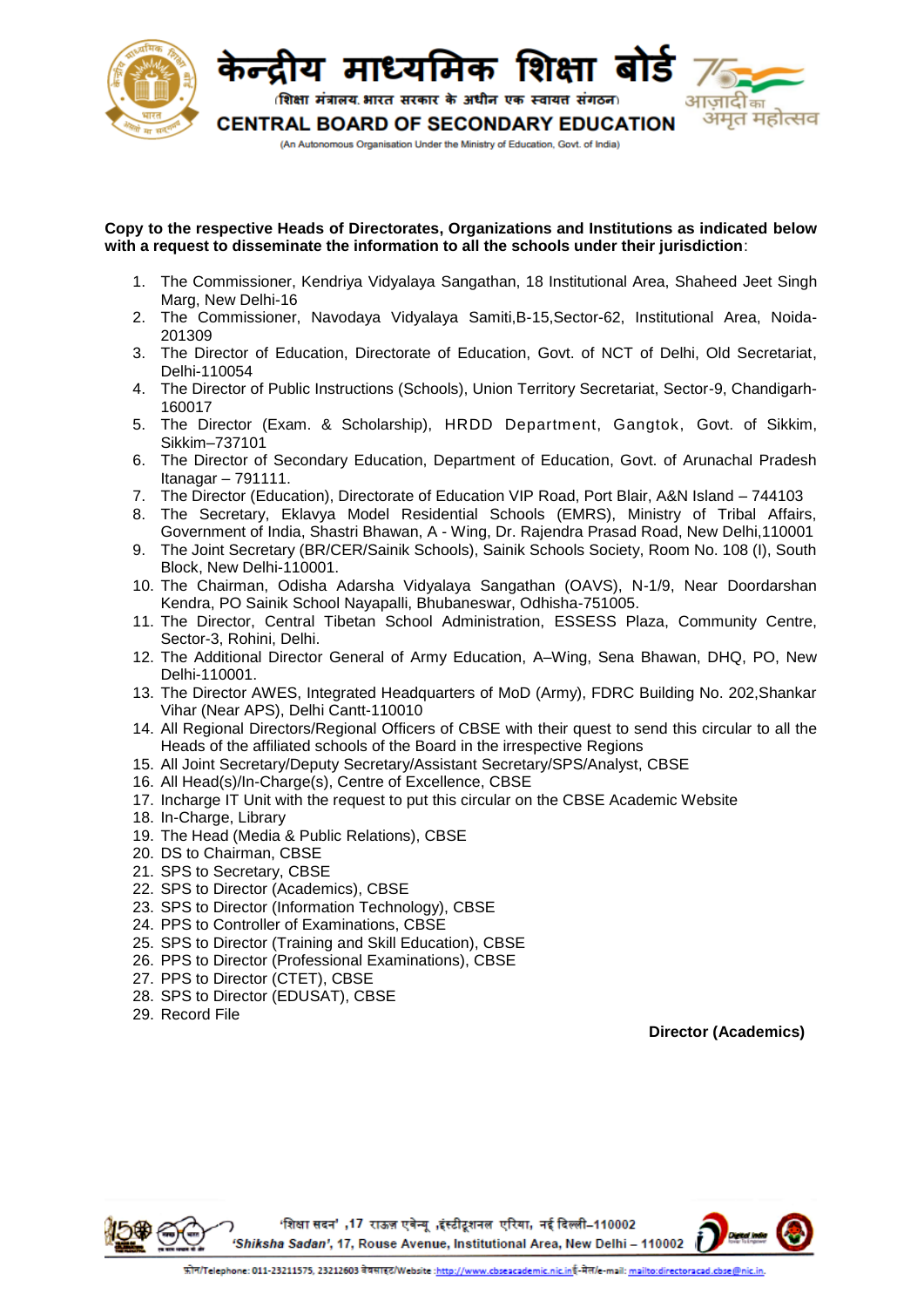## <span id="page-2-0"></span>**YUVA Tourism Clubs Handbook for Schools**

*Under 'YUVA Tourism' by the Ministry of Tourism, Government of India.*

*April 2022*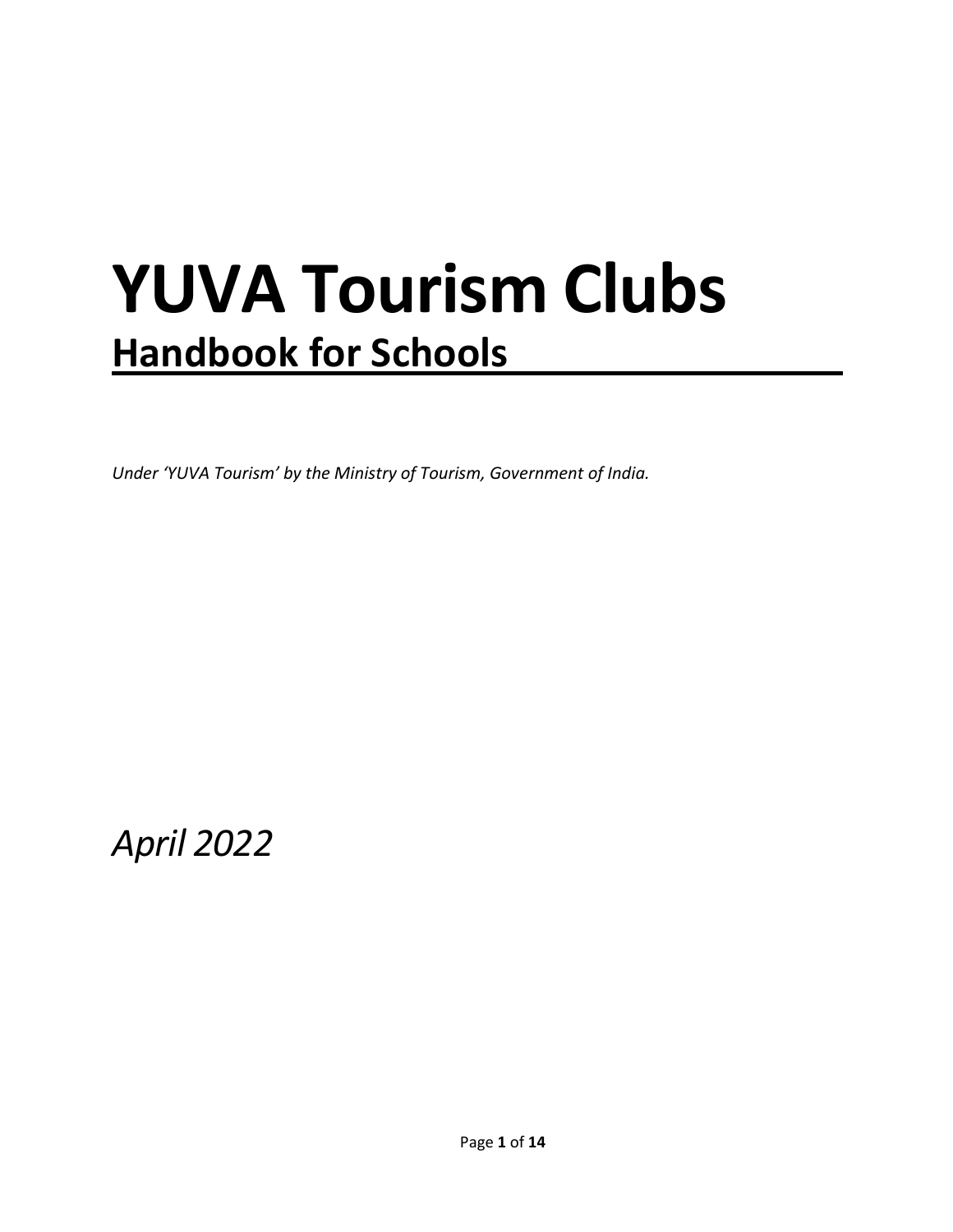# <span id="page-3-0"></span>Index

- 1. Vision & [Objectives](#page-2-0)
- 2. [Tourism](#page-3-0) Clubs
- 3. [Starting](#page-4-0) a Club
- 4. Club [Activities](#page-5-0)
- 5. [Organization](#page-7-0) Structure
	- **A.** Proposed Functionaries
	- **B.** Roles & Responsibilities
		- School Teacher Coordinator
		- Class XII Student Body
		- Student Head
		- Treasurer
		- Executive Members
- 6. [Operating](#page-10-0) a Club
	- **A.** Compulsory Meetings
	- **B.** Reporting
- 7. [Suggested](#page-11-0) Activities of the Club
- 8. [Guidelines](#page-13-0)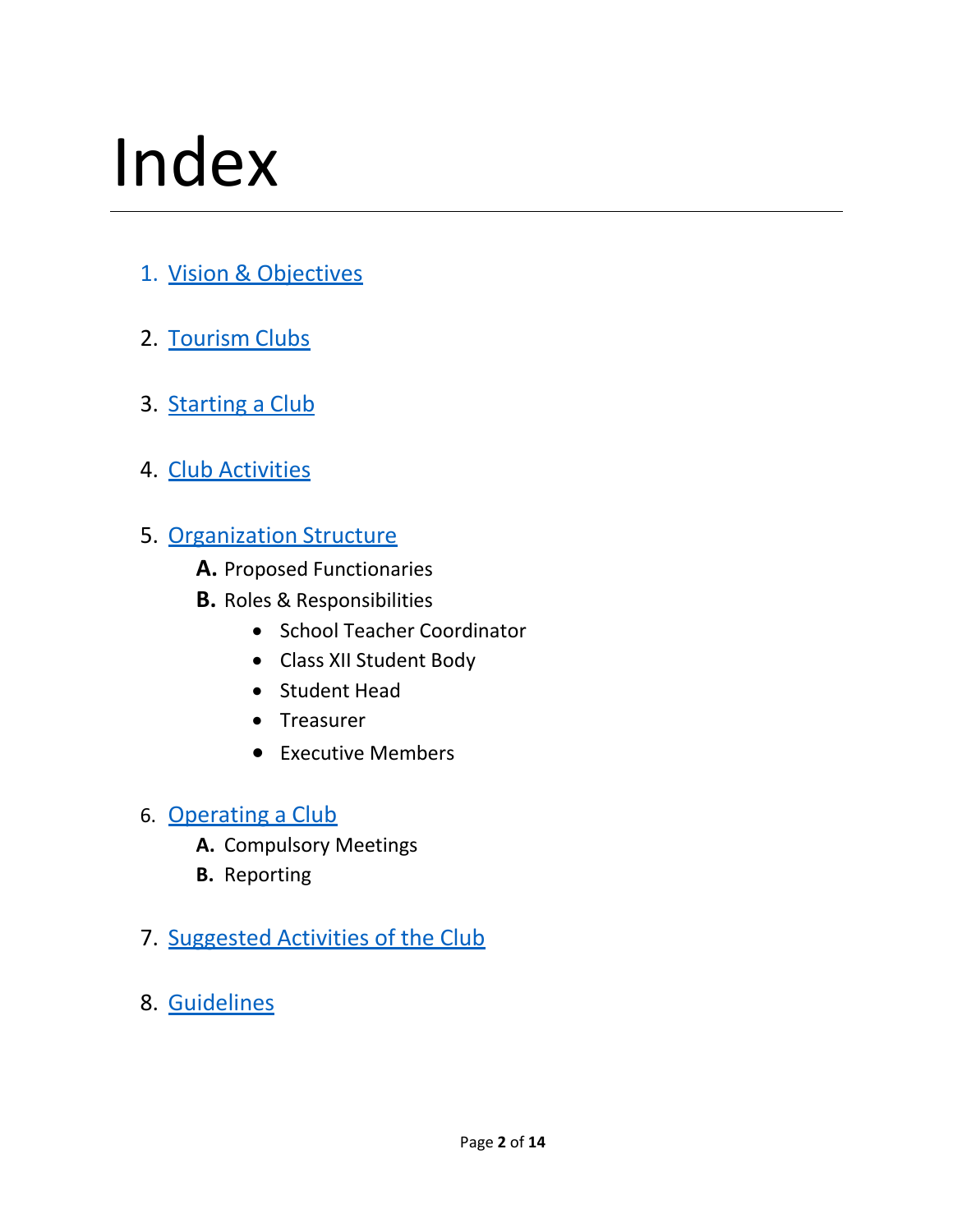## **Vision & Objectives**

India's youth account for a fifth of the world's youth demographic. With an average age of 29, India has one of the youngest population globally. The country's youth is being encouraged to build a culture of innovation, entrepreneurship and inclusivity.

To take advantage of this demographic dividend, it is essential to educate and orient young minds towards learning and exploration. Tourism offers a great opportunity to explore India's rich cultural heritage.

In a world becoming more digital and virtual, tourism offers the possibility for learners to increase their awareness and develop a broader perspective. Tourism as well helps young to discover their heritage which enables a deeper understanding of themselves and their cultural roots.

Tourism Clubs are a step in that direction.

#### **Vision**

*The vision is to nurture and develop young ambassadors of Indian tourism, who through thought, word, and deed would promote the cultural heritage of India. The focus would be to foster ideals which are in harmony with sustainable development.* 

## **Objectives**

Tourism clubs are an important step in promoting responsible and sustainable tourism in the country as it aims to educate citizens of tomorrow at the grassroots level. Tourism helps in developing concerns for economic, social and environmental issues which are crucial to reduce its negative impact. The major objectives of the proposed mission are to:

- enable learners to appreciate the importance of travel and tourism;
- ignite a passion for tourism and its value in learners;
- educate learners regarding the rich natural & cultural travel heritage present in our villages, towns, cities, and states;
- sensitize learners to various elements of travel;
- <span id="page-4-0"></span>• encourage, teach and propagate responsible tourism practices;
- improve physical & mental health through exploratory, adventure and sports tourism; and
- spread awareness about tourism opportunities at an early stage and encourage learners to be skilled professionals and entrepreneurs in the hospitality and tourism sector.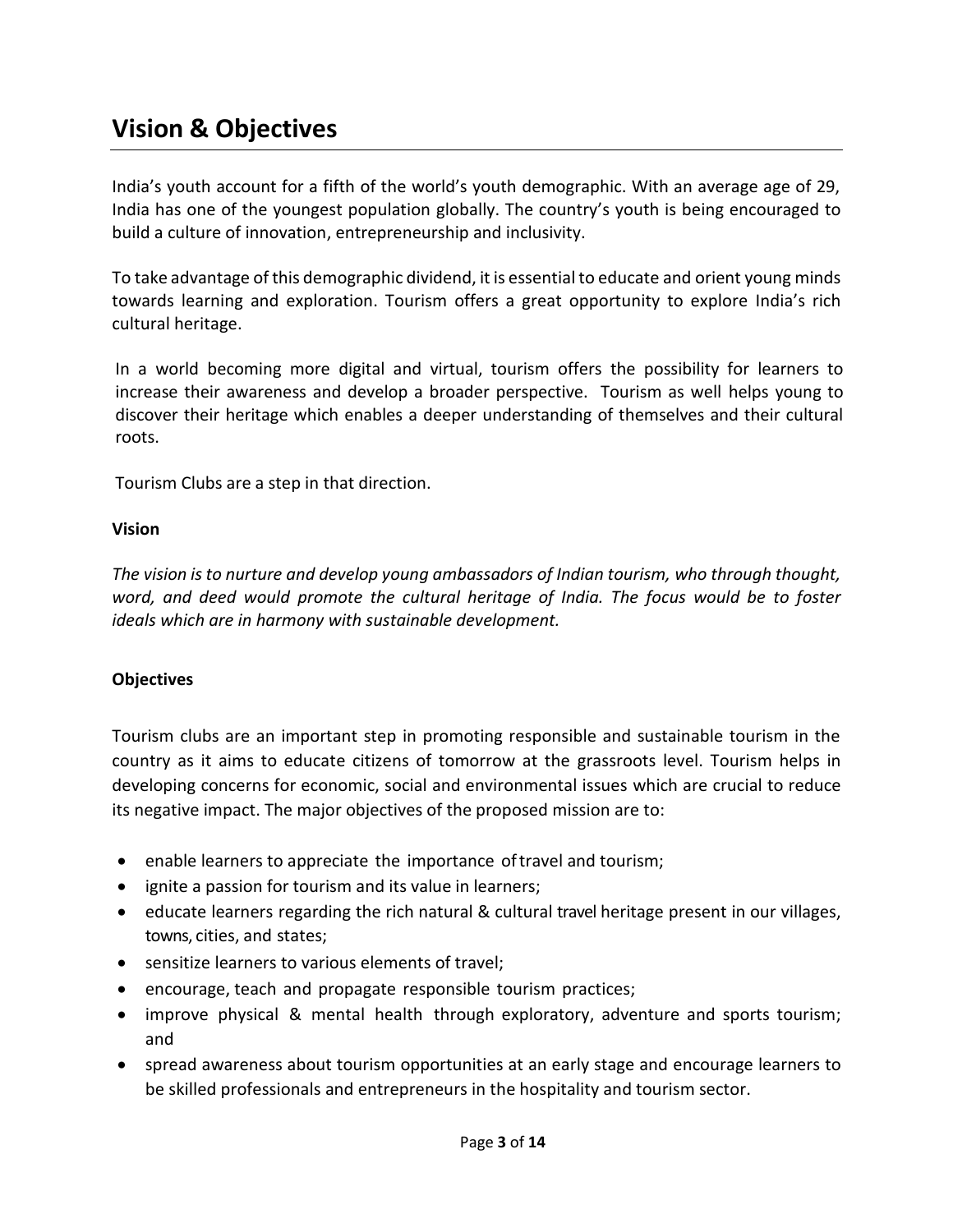## **Tourism Clubs**

CBSE's focus on Heritage Education through various co-curricular activities in schools plays a major role in the all-round development of a learners' personality.

Clubs - in different forms are constituted across various schools of India to conduct various activities. Learners work and involve themselves in areas of their interest and skill. Clubs, thus, enable learners to acquire important skills like teamwork, management, leadership, and service.

*Tourism Clubs* are very similar in this regard.

The activities taken up by schools under Heritage Education are associated with local history, art, etc.. Tourism in many ways is another medium for the communication of ideals of Heritage Education. Tourism Clubs, thus, integrate smoothly with the Heritage Education efforts of CBSE schools.

## *Why the focus on Tourism and the need for Tourism clubs*

Most of the Heritage Education forms viz. natural heritage, performing arts, art and culture etc. find expression through tourism. For example - Taj Mahotsav – a yearly festival in Agra, Uttar Pradesh. It happens to be a confluence of art forms, handicrafts, dance and music shows, cuisines, and other experiences for which tourists and guests specifically visit it. The Taj Mahal – being a built heritage monument acts as a catalyst in increasing the tourist flow to this vibrant festival too.

<span id="page-5-0"></span>That way, we see tourism acting as a medium through which arts, craft, monuments, heritage, and culture find expression and appreciation.

The aim of the Tourism clubs is to use this advantage of tourism to educate and inform learners in fun and engaging ways. It thus helps learners to grow and become sensitive to diverse cultures.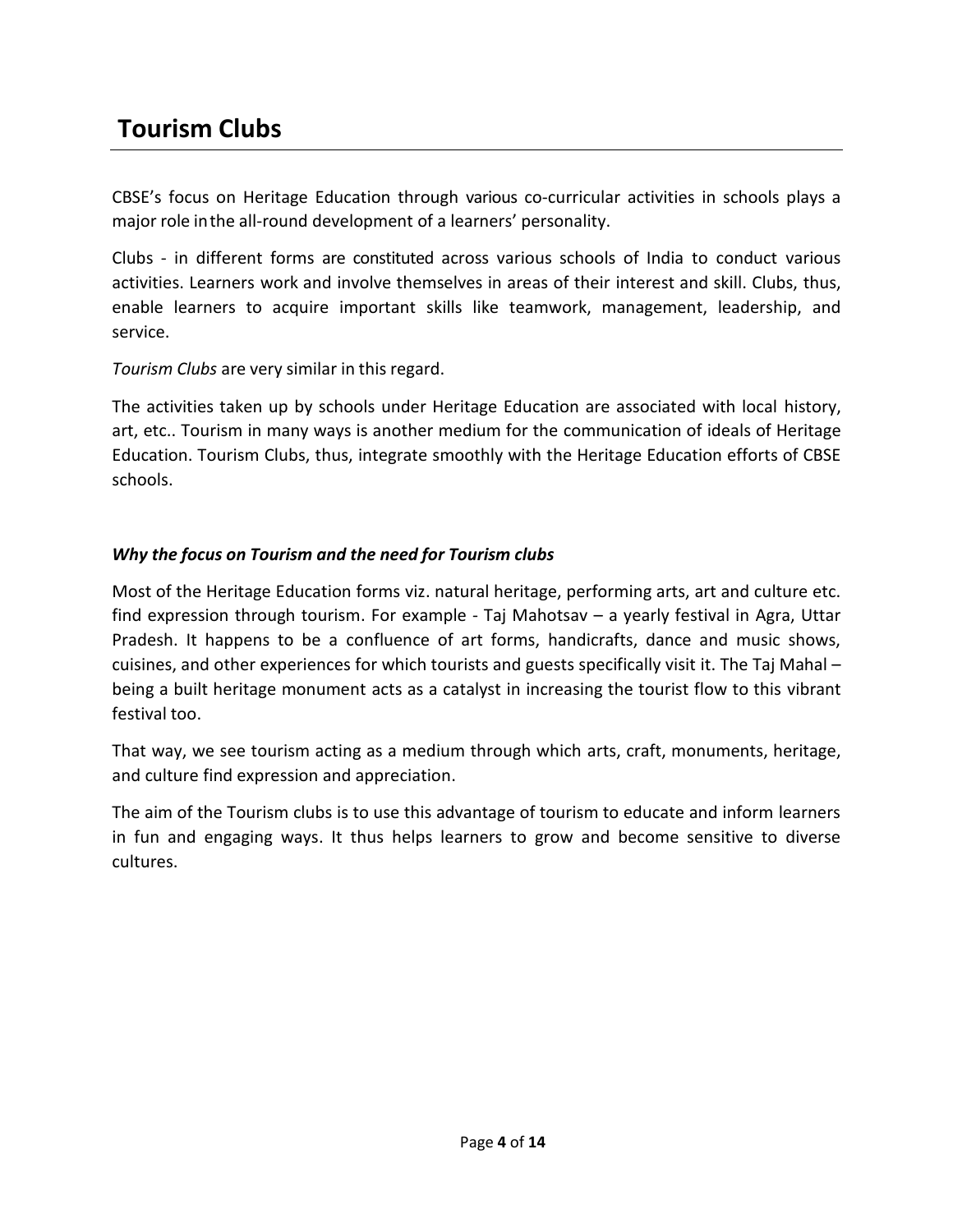## **Rationale for Institutionalizing Tourism Clubs**

- The need to boost tourism in and around the local areas.
- To create citizens who become aware of possibilities of tourist spaces locally and globally and turn champions of tourism in the future.
- To create space for contextualized learning.
- To make teaching of subjects like social studies, history, geography, and language studies interesting through integration with real life places and events.
- To instill in students, a passion for exploring the physical environment in historicity, grandeur, and beauty.

Various activities in schools play a major role in the all-round development of a learner's personality. Learner's participation in Tourism Clubs is expected to foster metacognitive skills as also help learners recognize places of interest and adventure in their vicinity for tourism.

## *Unique features of the Tourism Clubs*

- These clubs will attract and be open to a larger number of students as the activities and events of the club will involve what students of a particular/all age groups like and love to do traveling.
- The activities of this club will integrate with activities of other clubs as tourism, culture, and heritage are also part of subjects taught in school. The multiple stakeholders can get together for various purposes.
	- o the Events club of the school and the Tourism Club come together to arrange a tour event outside the school or an awareness event within the school.
	- $\circ$  the Photography and Media club can accompany the Tourism Club to capture nostalgic moments and stories.
	- $\circ$  the Environment and Nature club can see application of ideas and concepts learnt in various lessons when on a trip arranged by the Tourism Club. The effort can be to promote sustainable tourism.
- Tourism Club of a school can interact with Tourism Club of the schools in the vicinity and others in the same District on special occasions and events. This would allow members of the Tourism Club *to* become aware of new opportunities and programs outside and beyond school.

## **Starting a Club**

Aligned to the vision, all CBSE–affiliated schools must now make effort to establish Tourism Clubs in their respective schools. The basic requirements and steps in the formation of Tourism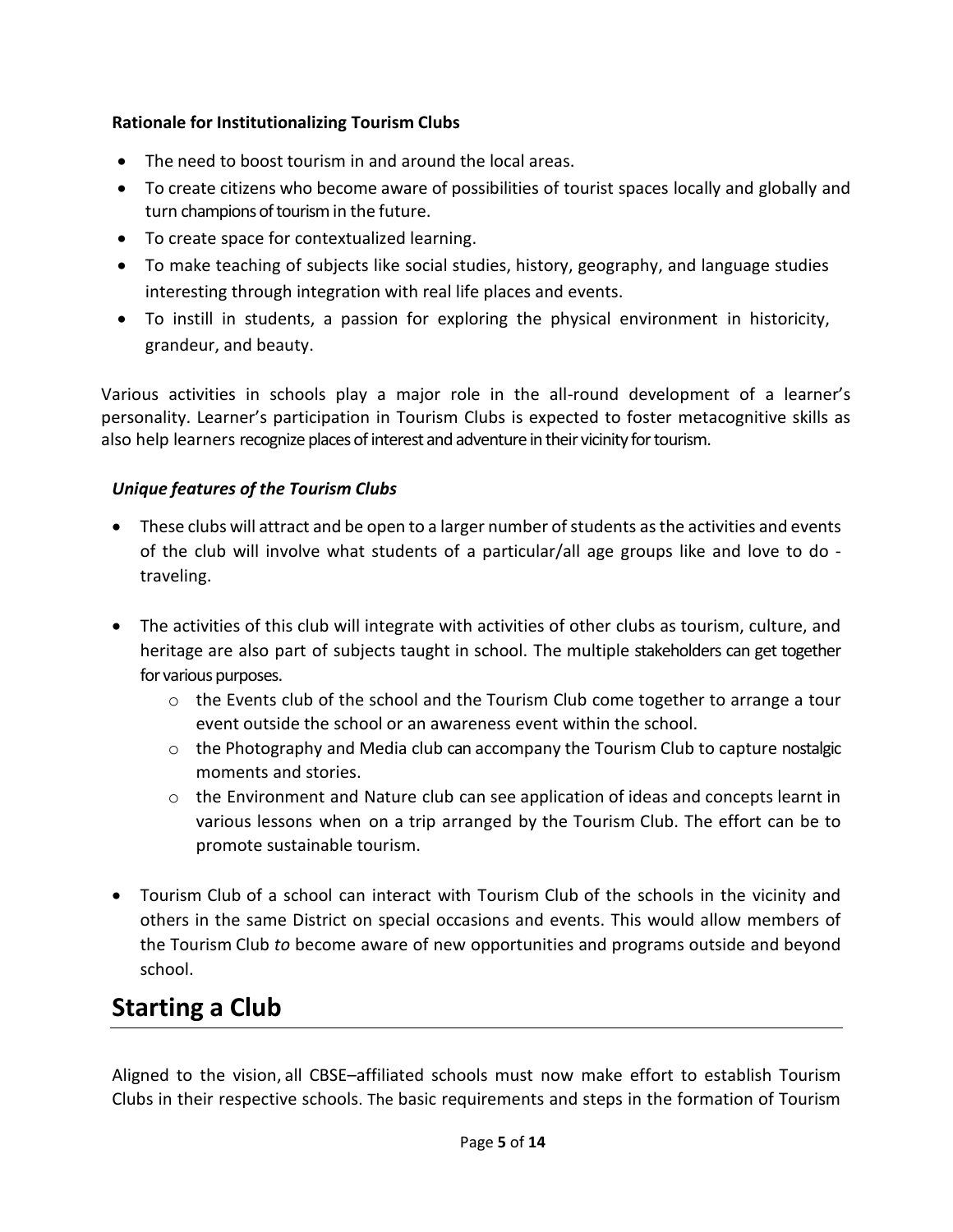Clubs in schools are as below:

- The School Management must select a teacher or teachers to spearhead basic tasks of setting up like garnering interest, communicating purpose and vision, selecting the student body, etc.
- <span id="page-7-0"></span>• The School Management and teacher/s in-charge must maintain a database of members with information like name of the student member, class, contact, and role.
- Sufficient awareness and knowledge about the club and its activities should be provided to students before they reach class 7.
- To ensure that the club has a minimum of 25 student members at any point of time.
- The School Management and teacher/s-in-charge must clearly define the roles of each particular class group in the club and also make efforts to convey the same to students.
- The School Management and teacher/s-in-charge must apprise of their efforts to other departments and clubs of the school.
- The School Management must allocate an exclusive notice board or channel of information for Tourism Club activities.
- The School Management and teacher/s-in-charge must follow the recommended organizational structure for the Tourism Clubs.

## **Club Activities**

The following are the activities suggested for the club according to class group and roles of members:

**Note:** (Since the activities of the club will be a healthy mix of in-school and outside school with both being complementary, it will help to have learnersfrom class 7 onwards who may need relativelyless support and help from older students and teachers as compared to learners below class 7.)

## **Members (Classes 7 to 10)**

- To participate in weekly or fortnightly competitions like essay writing, logo designing, quiz, drawing and painting, poster making, acting and debating, etc. held under topics and prompts involving Indian tourism.
- To travel to locations during off-peak periods as part of a school group, in turn boosting the local economy. In specific locations, it is recommended for members to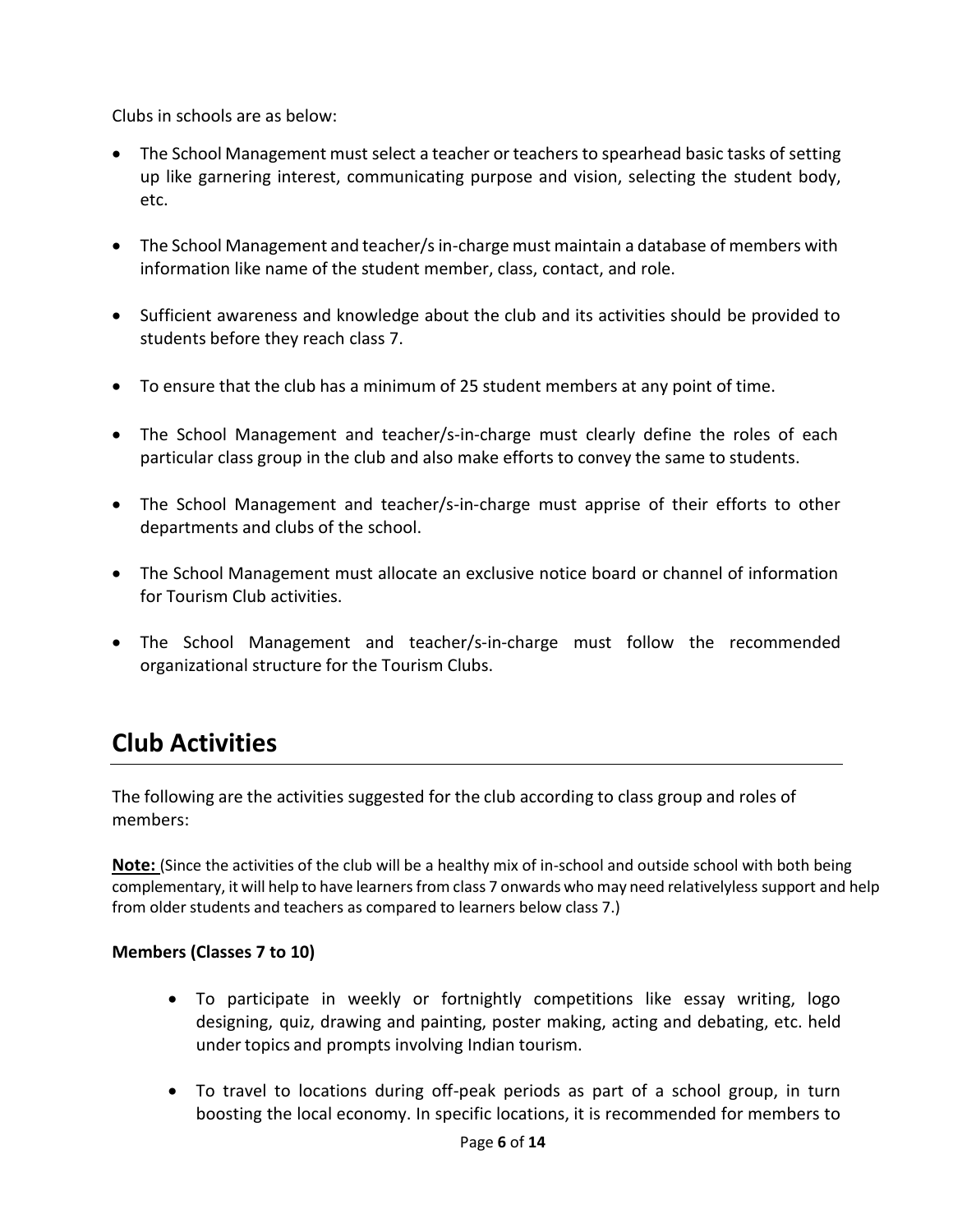get involved with local community and offer their skills and ideas to better the tourist experiences through structured interactions with the location's tourism staff and administration.

 To take up or adopt tourism hotspots near and around school areas and offer their services through volunteering and idea generation in order to boost tourism potential of the same.

## **Organization of Activities (Class 11)**

- To take responsibility for conducting and preparing all activities associated with the Tourism Club in and outside of school. Activities include purposes like awareness, engagement, action, discussion, community interaction, and fundraising among many others.
- To initiate discussions with teachers and learners for the inclusion of travel and tourism into curricular activities wherever relevant.
- To liaison with relevant stakeholders inside and outside of school to organize sustainable and responsible tours in line with UN SDG agendas.
- To create opportunities for learners/members to interact, appreciate, and understand local culture and ways of life during travel tours. The conducting class will seek the Student Body's permission and approval on the different activities, the learner members will engage in, at a particular tourism location.
- To create interesting travel itineraries with lesser-known destinations and deeper history, tapping into the curiosity and the spirit of adventure in student members.
- To have specific working groups of people administered by the Class XII student body in the conducting class to take care of:
	- o **Media & Public Relations**  where learners will pass on information of activities involving immediate community to local media.
	- o **Social Media Management**  where students will monitor social media reviews, ratings, and mentions of tourist locations in the immediate vicinity, provide feedback based on reviews and keep administration informed of steps to improve experience.
	- o Other working groups based on need.

## **Student Body & Office Bearers (Class 12)**

 To create and maintain a *Tourism Club Event and Program Calendar* while keeping in mind school holidays, festivals, and others.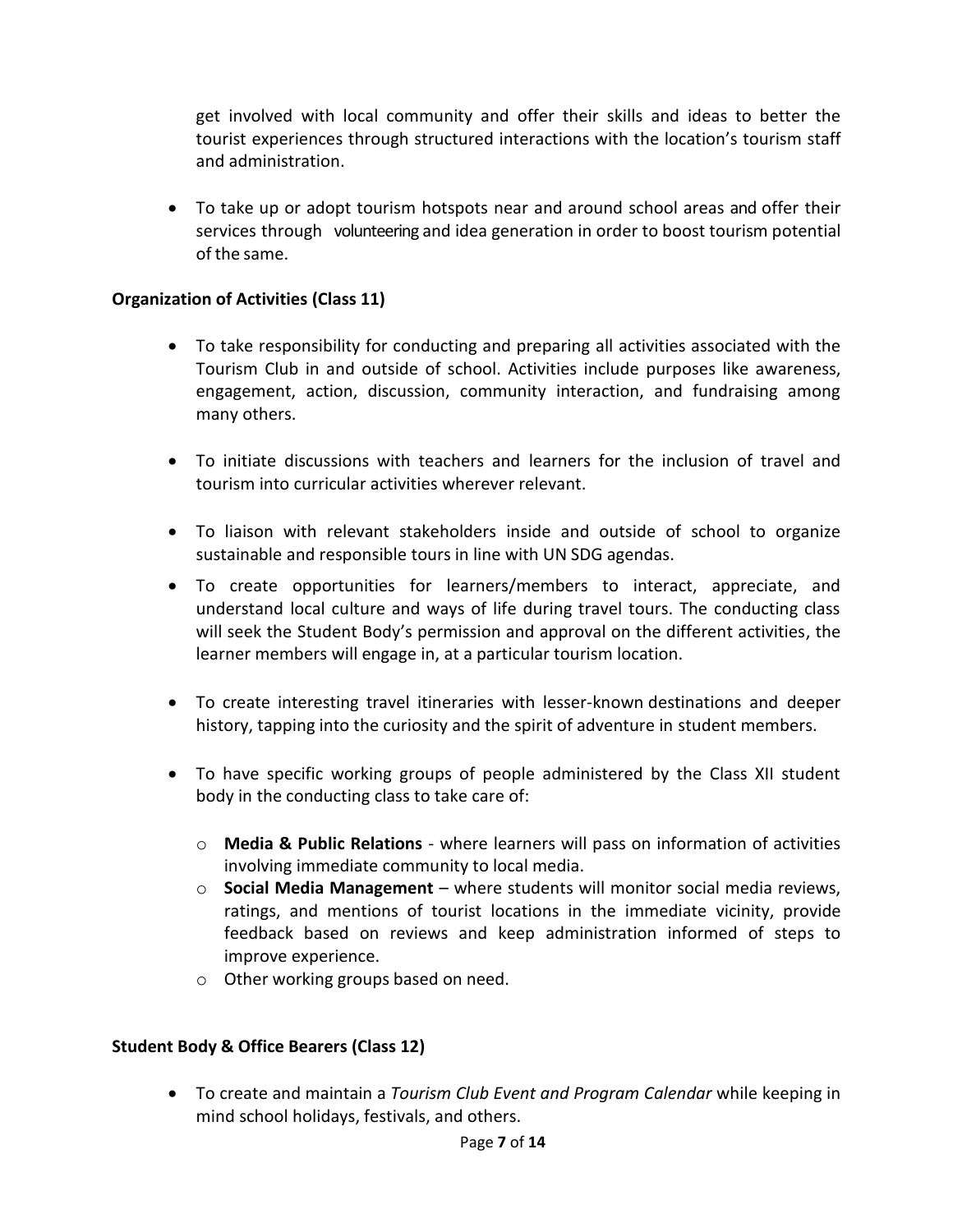- To interact with other clubs and teacher in-charges of the school in cases where their help may be required.
- To meet on a regular basis to discuss if activities are aligned to vision and course and do necessary corrections, if required. *(Explained further in the Roles & Responsibilities section under Organization Structure)*

## **Organization Structure**



## **A. Proposed Functionaries**

## **B. Roles & Responsibilities**

## **School Teacher Coordinator**

The School Teacher Coordinator is appointed by the School Management to spearhead activities for the Tourism Club in the school. He/she has to appoint the Class XII Student Body and assign specific roles within the body through a regular process followed every year.

He/she must attend all the Class XII Student Body meetings and guide the discussion along with the Student Head of the body.

## **Class XII Student Body**

The governing body of the Tourism Club is its Class XII Student Body. The body may consist of the Student Head, Treasurer, and Executive Members. The number of Executive Members can be increased or decreased based on the number of student members in the club.

The body is required to meet at least once a month and report on action taken at the next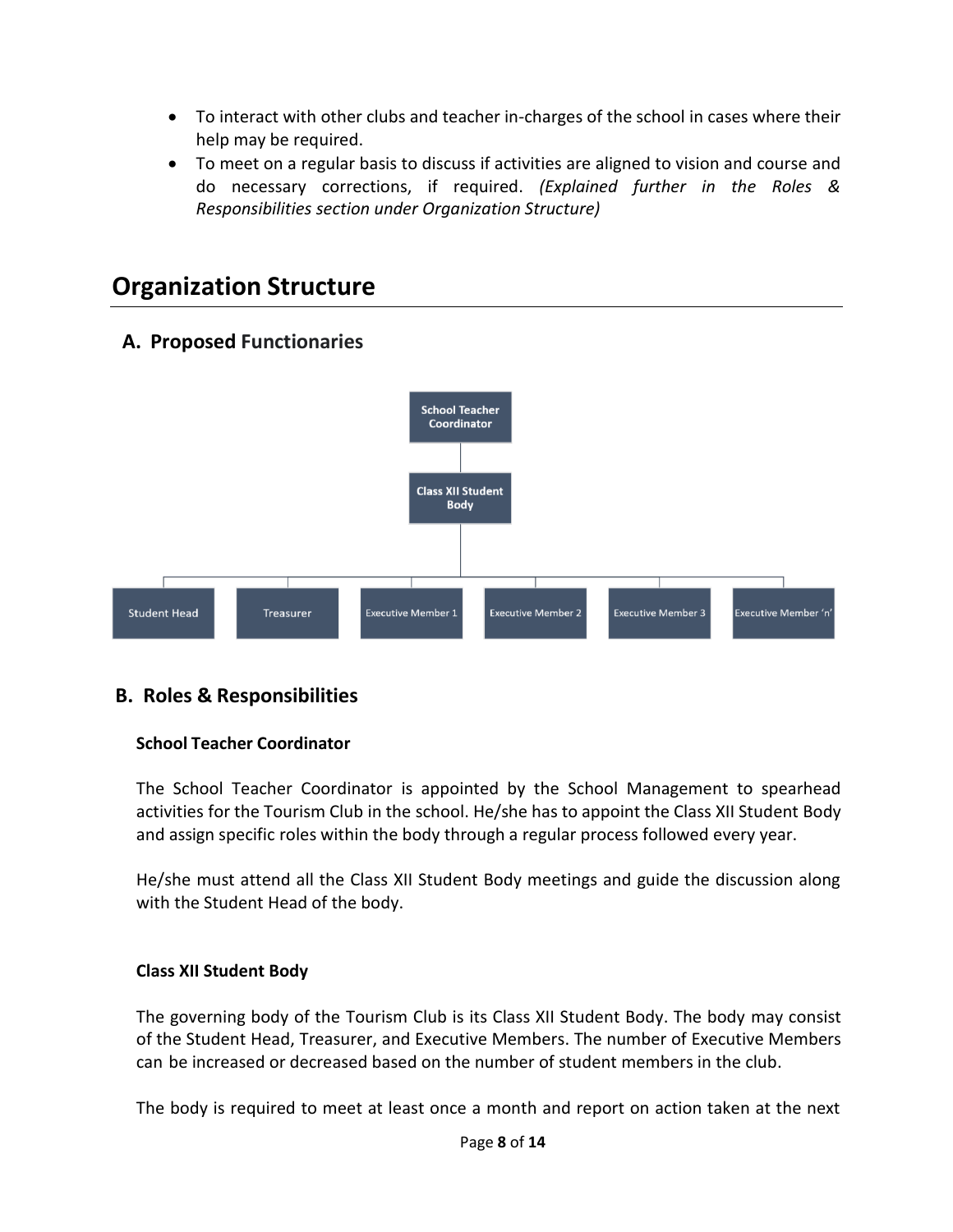Tourism Club meeting. During its meetings, the body reviews and approves the club's plans and projects. The School Teacher Coordinator advises and must attend all board meetings. Club members may also attend these meetings as observers.

The members should think of project ideas, encourage club members to participate, and delegate responsibilities. The student body needs to prepare an annual report that describes major actions with activities conducted over the past year. They should keep the original on file and send a copy to the District Coordinator.

## **Student Head**

The Student Head's primary role is to lead the club, making sure that it functions effectively.

### *Responsibilities include*

- Understand the vision and objectives of the Tourism Clubs.
- Meet with the outgoing Student Head and student body to review the club's records and discuss its current activities.
- Conduct effective meetings by preparing a detailed agenda that outlines what will be covered and for how long by allowing enough time for reports from other officers and grievances from members.
- Plan creative programs for club meetings well in advance, arrange for speakers, panel discussions, trips, and entertainment that appeal to a wide range of interests.
- Delegate responsibility to help other members develop their leadership skills and to avoid getting overwhelmed with details.
- Identify members' skills and interests and harness them in club projects.
- <span id="page-10-0"></span> Work to ensure that the club's activities and service projects are successfully promoted and carried out.
- Pay attention to membership growth, and development and maintain a balance among age and gender groups.
- Communicate and collaborate actively with the School Teacher Coordinator.

#### **Treasurer**

The treasurer of the body maintains accurate financial records. This officer should be a responsible person.

#### *Responsibilities include*

- Deposit all proceeds from fund raising projects.
- Handle the work of preparing and administering the budget.
- Prepare a monthly report that accurately details:
	- o Money on hand at the beginning and end of the month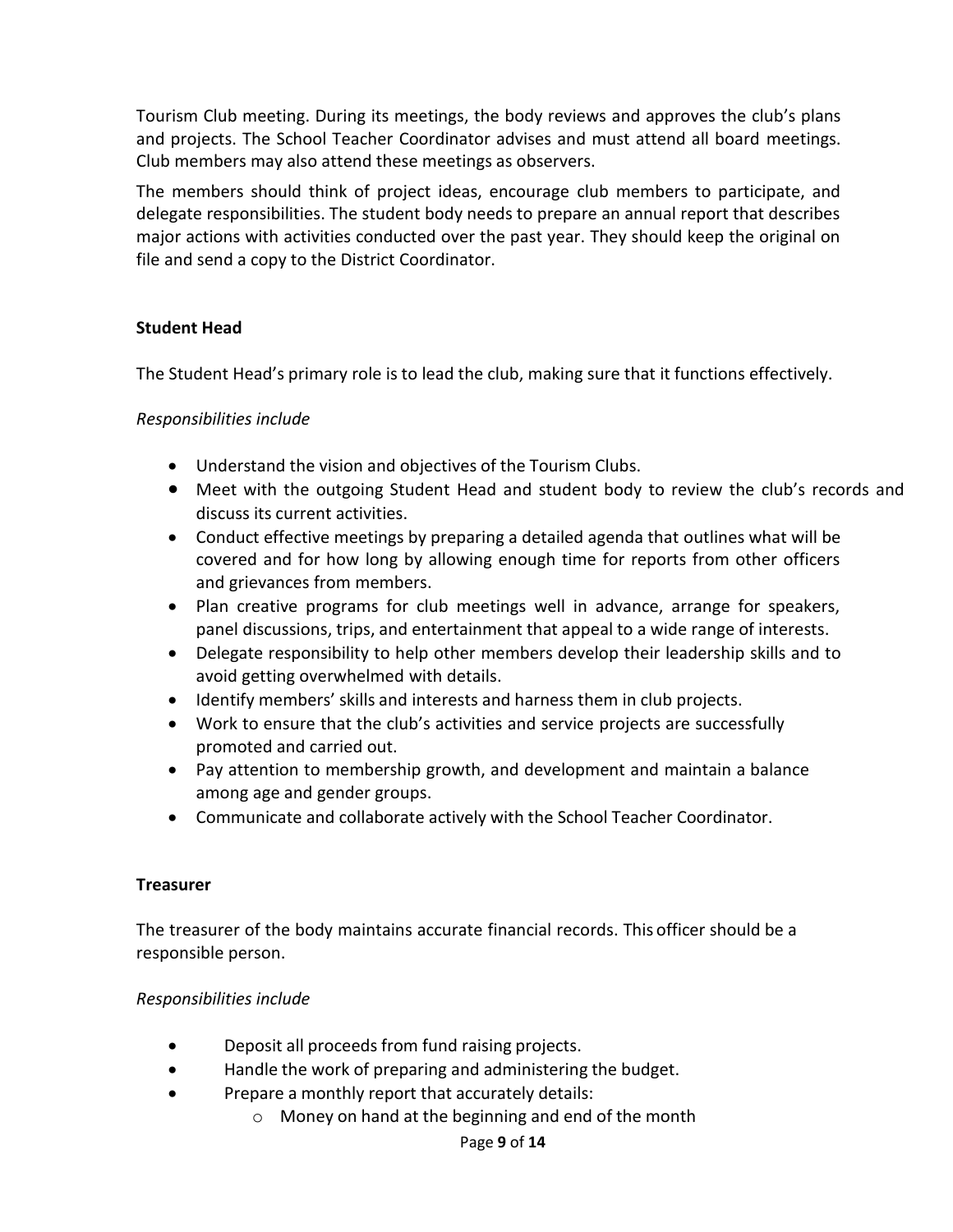- o Income, with its source clearly indicated
- o Payments, indicating for what and to whom

<span id="page-11-0"></span>The treasurer has to prepare an end-of-year report summing up the activities and the budget spent on each of the activities, while sending a copy of the same to the School Management. The outgoing treasurer should give the end-of-year report to club members and the incoming treasurer. All treasurers' reports form part of the club's permanent record.

#### **Executive Members**

Executive Members help the club carry out activities and projects. The School Teacher Coordinator appoints the Executive Members to be the single point of interaction between the student body, the conducting class and it working groups. Additional Executive Members may be appointed as needed.

Executive Members should meet at least once a month to discuss plans and activities and share them with the Student Head. All Executive Member activities and expenses are subject to the student body's approval.

They also have the primary responsibility to help the club function effectively.

#### *Responsibilities include*

- 1. Maintain all club records, such as:
	- o Membership
	- o Attendance record meeting
	- o All-important club papers, budget documents, and reports
- 2. Take minutes a clear, concise written record of what was said at a meeting and any actions taken — at all meetings of the club. Minutes shouldn't detail every word that was said or how the decisions were reached but should cover these points:
	- o Type of meeting (Student body or club meeting)
	- o Date, time, and place
	- o Presiding officer
	- o Attendance record meeting
	- o Approval and correction of last meeting's minutes
	- o Treasurer's statement
	- o Summary of reports from officers
	- o Summary of reports from working groups in conducting class or classes
	- o Announcements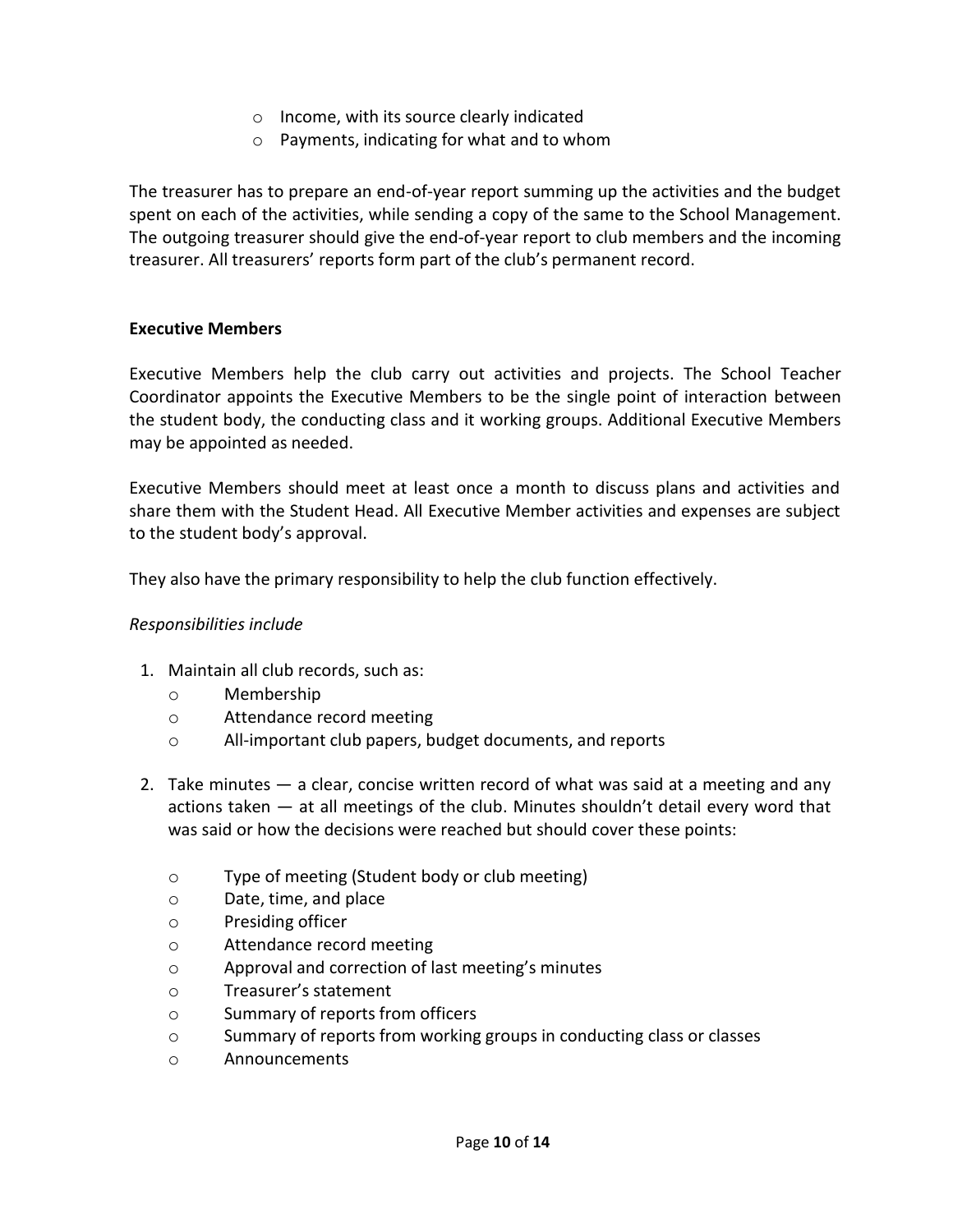- 3. Administrative and liaising functions
	- Be the single point of contact for any queries and needs of the conducting class.
	- Assign every activity to a club member, and keep track of these assignments.
	- Make sure all club members are familiar with the club's activities, events, and goals.
	- Establish a schedule of club meetings for the year.
	- Notify club members in writing of a meeting, giving the date, time, place, and subject ofthe meeting. (For example, through e-mail, or text messaging.)
	- Prepare agendas for meetings, and follow them.
	- Contact members scheduled to make reports at meetings, and ask if they need any help in preparing their reports.
	- Ask members for their opinions.
	- Keep accurate records, but avoid unnecessary paperwork.

From year two and beyond, interested members from class XI will be able to volunteer their names for student body position they wish to officiate in, when in class XII.

Upon the last date for class X students to volunteer names, the selection of candidates for student body positions will ensure with the existing class XII student body and School Teacher Coordinator picking candidates for specific roles.

The selected candidates will assume office as Student Head, Treasurer, and Executive Members on the first day of the new academic year.

## **Operating a Club**

- 1. Compulsory Meetings
	- a. The Class XII Student Body has to meet at least once a month.
	- b. The Executive Members have to meet separately at least once a month with members from the conducting class or specific working groups in the conducting class.
- 2. Reporting
	- a. The student body may prepare an annual report that describes the major actions taken with activities conducted over the year.
	- b. The treasurer needs to prepare an end-of-year report summing up the activities and the budget spent on each of the activities, while sending a copy of the same to the School Management.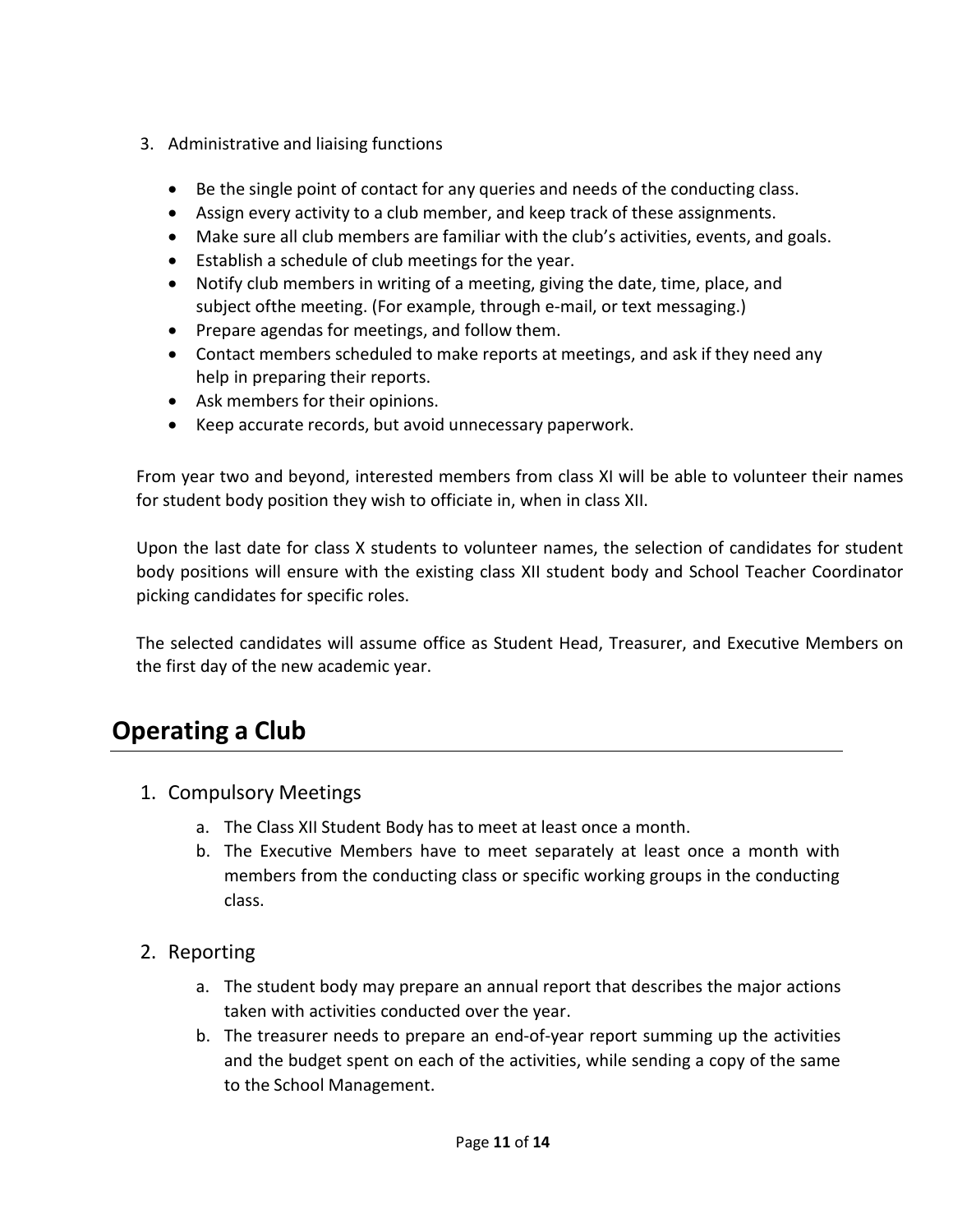## <span id="page-13-0"></span>**Suggested Activities of the Club**

This section of the handbook suggests ideas for possible activities the club can take up. It is important to mention that this list is not exhaustive in nature. In order to factor in the different contexts and workings of schools across the country, we have kept the list open-ended and possible for customization to a particular school's context and working.

Also, we welcome suggestions from individual schools and other stakeholders on what Tourism Clubs can take up beyond the following list of ideas and topics.

## **Proposed list of activities**

- Arranging talks/lectures by eminent scholars and experts.
- Presentations, Notice Boards, and Exhibitions on educational material provided by theMinistry of Tourism.
- Conducting debates and dialogue on topics related to Indian tourism, culture, and heritage.
- Conducting quiz programs on Indian tourism and heritage.
- Projects for conservation work, adoption of historical monuments and other tourist locations near the school.
- Penpal scheme *(inter-state sharing of views)* on tourism and what each of their state offers for tourism.
- Walk tours in local city / town exploring local craft, cuisine, tourist places, and experiences.
- Nature walks / excursions to local parks, areas of biodiversity, and also agrarian sites.
- Involving students in giving their ideas for tourism and providing feedback on existing tourist experiences in the town / city.
- *Tourism Ideathons* can be set up by the club in the school where students are challenged creatively to come up with ideas for new tourist experiences with reference to their locality and audience context, and sometimes even going beyond it.
- Setting up of Tourism Stall in school where students can market and promote tourist experiences in the city / town to fellow students.
- Allocating a particular day of every week as a *Tourism Trip Day* with each week being mapped with a particular tourism theme like adventure, spiritual, nature, wildlife, heritage, etc. Students who are interested hop on to the school transport system on that particular day and time to go a particular location every week in line with the theme. Thiscreates opportunities for regular tourism and also adds fun, learning, and friendly element to school on that particular day.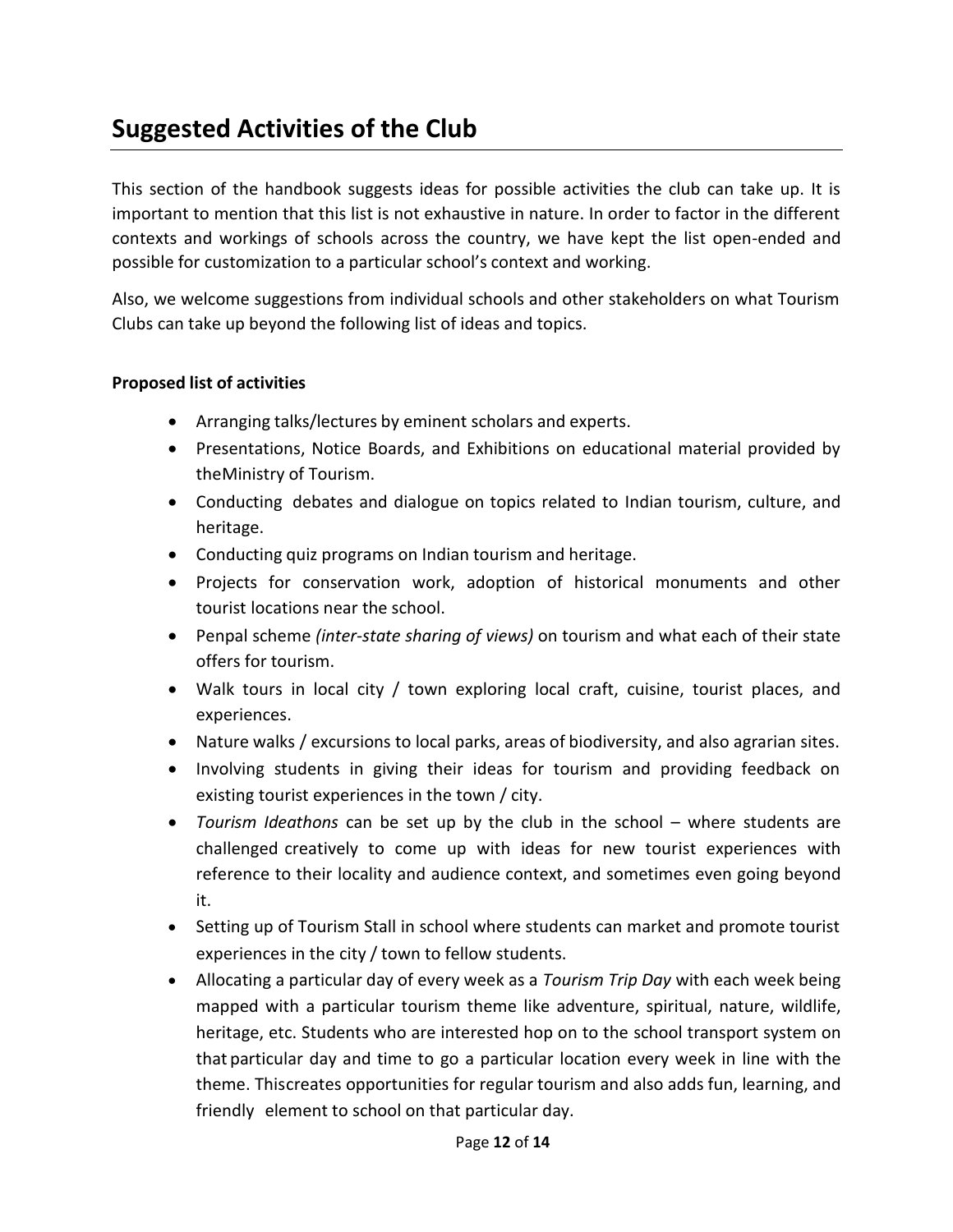## **Proposed List of Activities for Trips / Projects Outside School**

- Undertaking projects to study local monuments and places of history.
- Adopting a specific tourist location/experience and taking charge of their digital promotion, marketing efforts, and other areas where such tourist experiences lack in.
- Undertaking and spearheading new tie ups and partnerships. *For example, a tie up with Sahapedia to go on an educational tourism trip through learning and doing.*
- Projects like World Heritage Volunteers mandated by the CBSE and UNSECO can also be taken up by the club.
- Inter-state cultural exchanges of students where students present unique tourist offerings and stories of their State / UT in another State / UT.

## **Proposed list of Topics the Club can cover and address**

- A career in Tourism and Hospitality
- The importance of Tourism
- Tourism as an uplifter from Poverty
- Environmental impacts of tourism
- Regenerative and Sustainable Tourism
- Role of Media & Journalism in Tourism
- The psychology behind why we travel
- Tourism and social entrepreneurship
- Fyolution of Tourism
- Tourism of the Future: The integration of technology
- VR, AR, MR: Tourism in the Metaverse
- Specific spotlight on particular locations, case studies, or inspirational stories.

## **Proposed List of Events and Gatherings**

- Arranging audio-visual programs for government school students, students in other schools and the community.
- Casual meetings in tourist locations by coordinating with clubs of the other schools in the vicinity.
- Arranging trips to local tourist experiences which are fun and safe.
- Guided trips to state and national events and festivals around tourism.